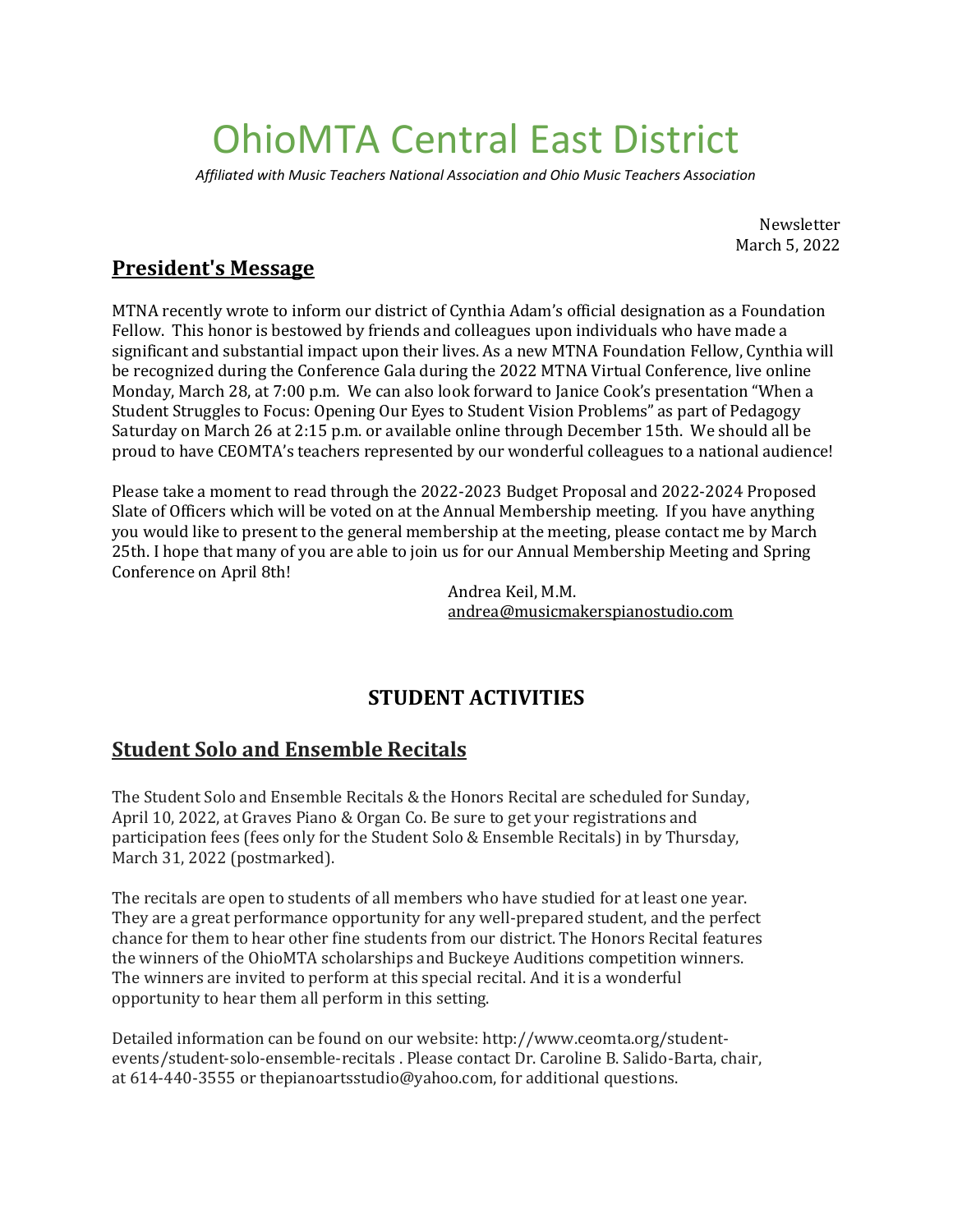#### **Out & About**

Sunday, April 24 – Riverside Methodist Hospital – 1:30 p.m. (awaiting confirmation) Sunday, May 15 – St. Ann's Hospital – 1:30 p.m. (confirmed)

Miriam Brown, NCTM, Piano miriam@columbusharpist.com

## **Scale Olympics**

We are excited to announce that Scale Olympics 2022 will take place in-person at the Battelle Fine Arts Center at Otterbein University on October 15 th , 2022.

Students in Scale Olympics may participate in up to nine events, including: Scales, Cadences, Arpeggios, Triads and Inversions, Sightreading, Harmonization, Transposition, Ear Training, and Theory. Students competing in fewer than 9 events earn individual ribbons for each event in which they participate. Students participating in all nine events may earn either a blue or a yellow rosette, depending on their scores in each event. The registration fee for students of CEOMTA members will be \$30 for 1-4 events, and \$35 for 5-9 events.

This year, the Scale Olympics committee has decided to continue having students complete the Ear Training and Theory tests online, prior to the student's arrival at Scale Olympics. This enables us to streamline the experience at Otterbein for students while helping us to make the best use of our judge pool.

The Harmonization committee has decided that the Lead Sheet Harmonization track will continue to use two prepared pieces, to encourage students to try more difficult levels of Harmonization. The Traditional Harmonization track will continue to have a prepared and an atsight piece. These changes will be detailed in the upcoming updated Scale Olympics handbook.

More information about Scale Olympics 2022 will be made available on the CEOMTA website as it is ready.

We look forward to Scale Olympics 2022! Laura Wynia and Katherine Bede Scale Olympics Co-Chairpersons

## **TEACHER ACTIVITIES AND NEWS**

#### **Independent Music Teachers Forum**

Wednesday, April 6, 2022, 10 a.m. – 12 p.m. Le Chatelaine 627 High Street Worthington, OH 43085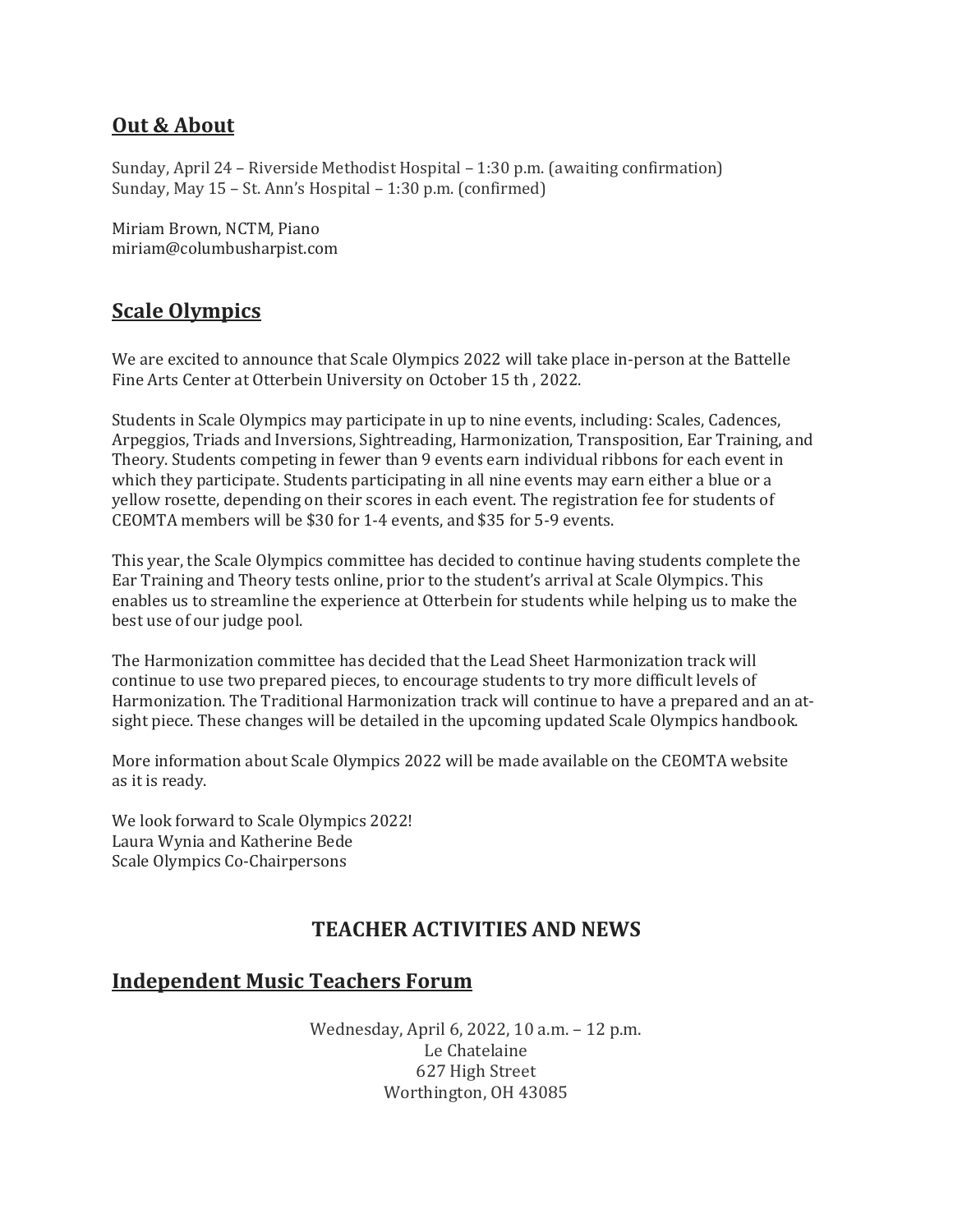Come a few minutes early to order your coffee and/or breakfast and get seated at our large table in the private room! There is plenty of parking in the lot across W. New England Avenue, behind the old Worthington Inn.

#### **Continuing Education as an Independent Music Teacher**

One of the benefits of belonging to a professional association is continuing education. We learn so much through conferences and meetings with colleagues. During the year of the pandemic, the Internet exploded with on-line conferences, as well as blogs and courses that were always available. We'll discuss how to wade through the burgeoning number of resources. Bring with you any sites, courses, or websites you've found helpful. If you paid for a conference, was it worth it? What sessions were particularly insightful? I will share some of my experiences and then everyone can chime in. These forums are for YOU!

We always save time at the end for free discussion of whatever is on our minds as independent music teachers in 2022. We will also have a follow-up discussion on our various organization projects. Join us!

> Chairperson Suzanne Newcomb, DMA, NCTM snewcomb@columbus.rr.com \* (614)805-3886

#### **Spring Conference**

Don't forget to register if you can attend our spring conference, which concludes with a luncheon to honor our new members. These new colleagues bring rich backgrounds and skills to our group. As the saying goes, particularly apt for us as pianists, "one hand washes the other." Please come to meet and welcome them, and to share your own interests and special abilities.

How many of you drive a hybrid car? Our spring conference is just as contemporary, combining a professionally enriching zoom presentation with the pleasure of meeting in person together to watch it and interact with the speaker and each other.

Our speaker Dr. Artina McCain is multitalented, as a solo recitalist worldwide, Yamaha artist with major symphonies, and educator. She will share "healthy practice techniques" for our own as well as our students' benefit. In a second session she will help us add repertoire of underrepresented composers, both Black and women, to our students' programs (intermediate to advanced.) Check our ceomta.org website for her homework assignment, and many more details of her professional accomplishments.

The conference is hosted by and at Thomas Solich Piano Company at its new Easton location on April 8th. Mr. Solich is graciously providing our lunch. Hence it is so important to confirm an accurate head count.

REGISTER VIA EMAIL to Melissa Robol at mrobol8654@att.net by March 20th. Zoom: <https://us02web.zoom.us/j/9759056011> or Meeting ID: 975 905 6011